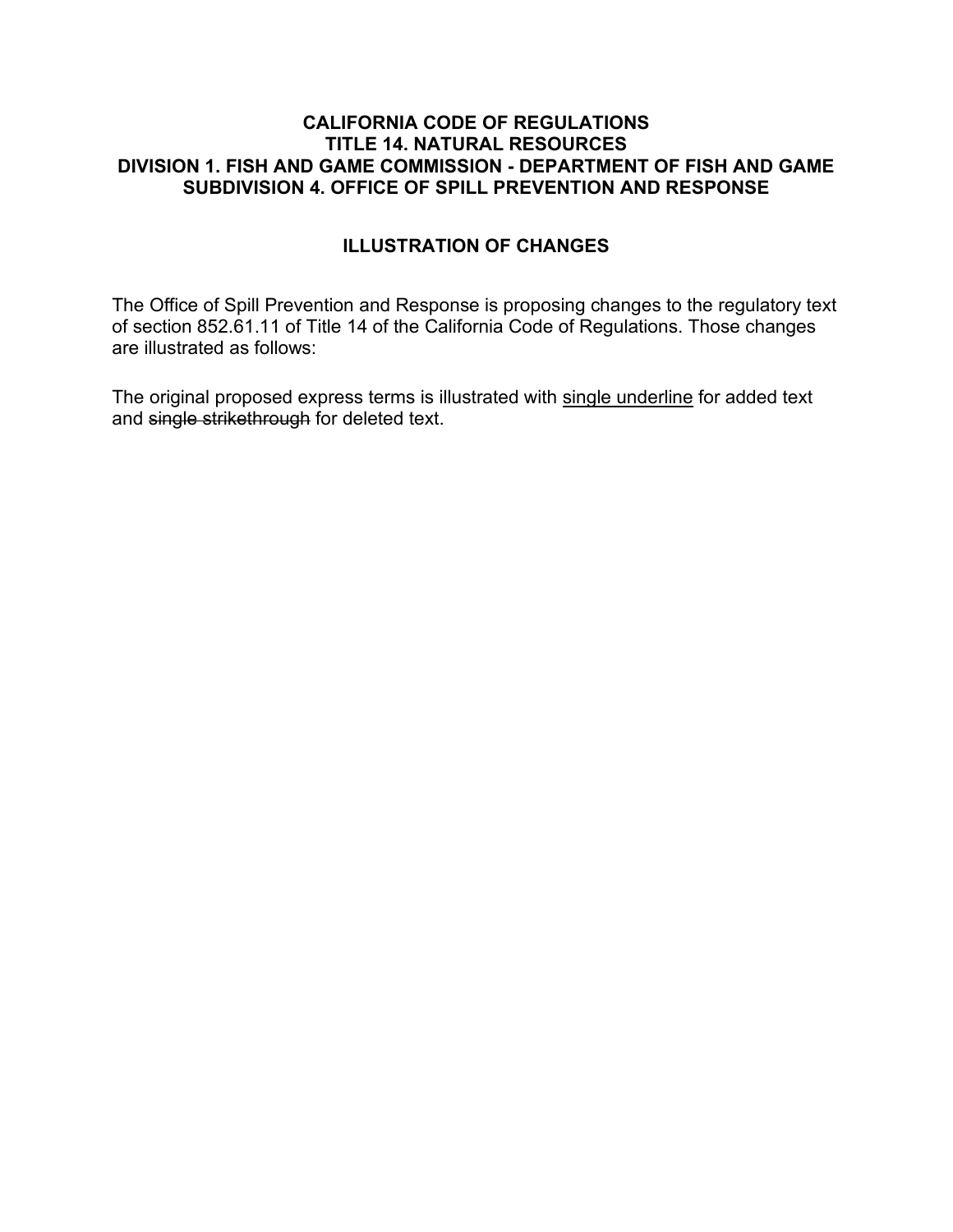## **CALIFORNIA CODE OF REGULATIONS TITLE 14. NATURAL RESOURCES DIVISION 1. FISH AND GAME COMMISSION - DEPARTMENT OF FISH AND GAME SUBDIVISION 4. OFFICE OF SPILL PREVENTION AND RESPONSE CHAPTER 5. LOANS, CLAIMS AND GRANTS SUBCHAPTER 1. LOCAL GOVERNMENT GRANT PROGRAM ARTICLE 2. GRANT APPLICATION PROVISIONS**

## **§ 852.61.11. Terms and Conditions of a Grant Agreement.**

The Grant Agreement shall contain the following terms and conditions:

(a) Midterm Report. The grant recipient shall be required to submit a midterm progress report to the Administrator within thirty (30) calendar days following the midterm of the project. The midterm of the project shall be based on the completion date specified in the grant proposal, unless otherwise agreed to by the Administrator. The report shall include, but not be limited to, all of the following:

(1) A statement that the oil spill contingency plan being updated is or is not on schedule, and a description of the project tasks or milestones and the status of each. Pertinent reports or interim findings shall be appended.

(2) A discussion of any difficulties or special problems encountered in accomplishing the project tasks.

(3) A financial report comparing costs to date with the approved scope of work and the original approved budget. The report should state whether the program is progressing within the approved budget, and an explanation of any current or anticipated deviations. The report shall include a Statement of Expenditures showing the program's expenditures incurred to date.

(4) A report of any changes in personnel assigned to the development, review or approval of the project.

(b) Compliance. Grant recipients shall comply with all applicable federal, state and local laws, ordinances, regulations and permits.

(c) Subcontractors. Grant recipients shall maintain a list of all subcontractors required to implement the proposal, including name, address, and a description of their work. Local governments must comply with all applicable State Administrative Manual requirements when utilizing subcontractors for services required pursuant to the Grant Agreement.

(d) Auditing:

(1) All grant recipients shall maintain an accounting system which utilizes Generally Accepted Accounting Principles and practices. The Administrator, the State Controller's and the State Auditor General's office, or their designated representatives, shall have a right of reasonable access during normal business hours to all of the grant recipient's records pertaining to the grant.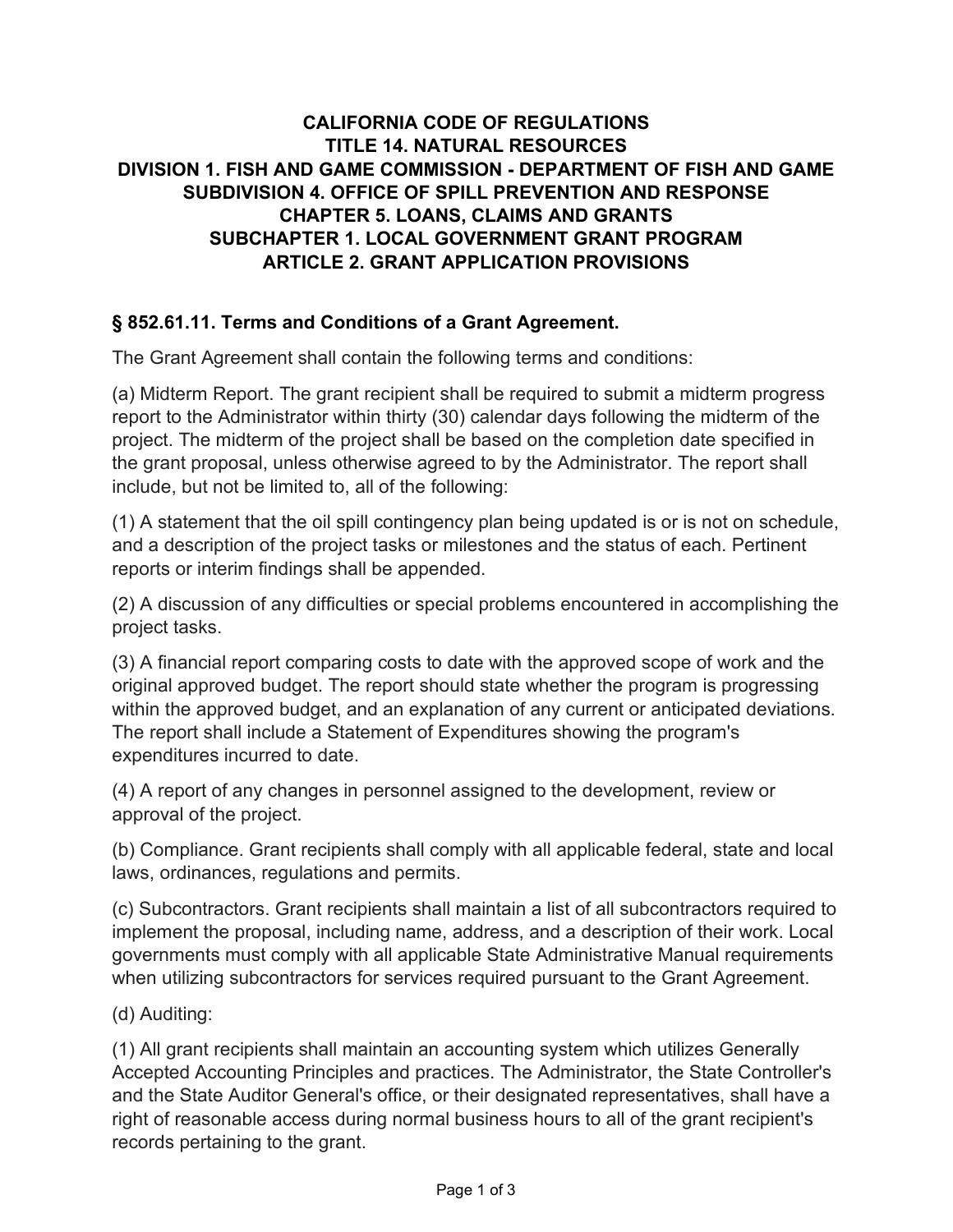(2) In addition to accounting records, all source documents associated with the accounting records shall be maintained by the grant recipient in sufficient detail to demonstrate that the funds were used for the purpose for which the grant program is intended. Source documents include, but are not limited to, bid summaries, contracts with the grant recipient, change orders showing approval by a city or county official, purchase orders, invoices, paid warrants, time sheets, labor distribution reports and payroll registers.

(3) The accounting records and source documents shall be retained for at least three (3) years after the grant is awarded, or until resolution of all issues which may arise as a result of any litigation, claim negotiation or audit, whichever is later.

(4) If an audit reveals that grant funds have not been spent in accordance with the Grant Agreement, the Administrator shall terminate the Grant Agreement, and take such steps as necessary to recover funds not spent in accordance with the Grant Agreement. Further, the grant recipient shall be required to forfeit the unexpended portion of the grant. Such forfeitures shall revert to the Fund.

(e) Grant Termination. The Administrator may, upon determining that the recipient has failed to comply with the terms or conditions of the Grant Agreement, terminate any grant in whole, or in part, at any time before the date of completion. The Administrator shall notify the recipient in writing of the termination, the reasons for the termination of the grant, and the effective date of termination. Termination of the Grant Agreement shall result in forfeiture of any funds withheld pursuant to Section 852.61.12(b) of this subchapter.

(f) Request for Reconsideration. The grant recipient shall have ten (10) calendar days from the date of the notice of grant termination to may submit a written request for reconsideration of any decision to terminate the Grant Agreement by following the process described in section 790.5 of chapter 1. The request must contain the basis for requesting reconsideration and, if applicable, provide evidence which rebuts the basis for the grant termination. Within ten (10) calendar days from the date the request for reconsideration is received, OSPR will advise the grant recipient, in writing, of the Administrator's decision to grant or deny the request.

(g) Final Report. Upon submission, completion and approval of the updated local plan by the Administrator in accordance with the Grant Agreement, pursuant to Section 852.62.3 of this subchapter, the grant recipient shall submit a final report. The report shall be submitted within sixty (60) calendar days from the completion and approval of the above stated plan and shall include, but is not limited to:

(1) A Table of Contents.

(2) A brief summary of the objectives of the grant and how these objectives were accomplished.

(3) Any findings, conclusions, or recommendations for additional activities which result from the successful completion of the program for that grant year. A statement, if